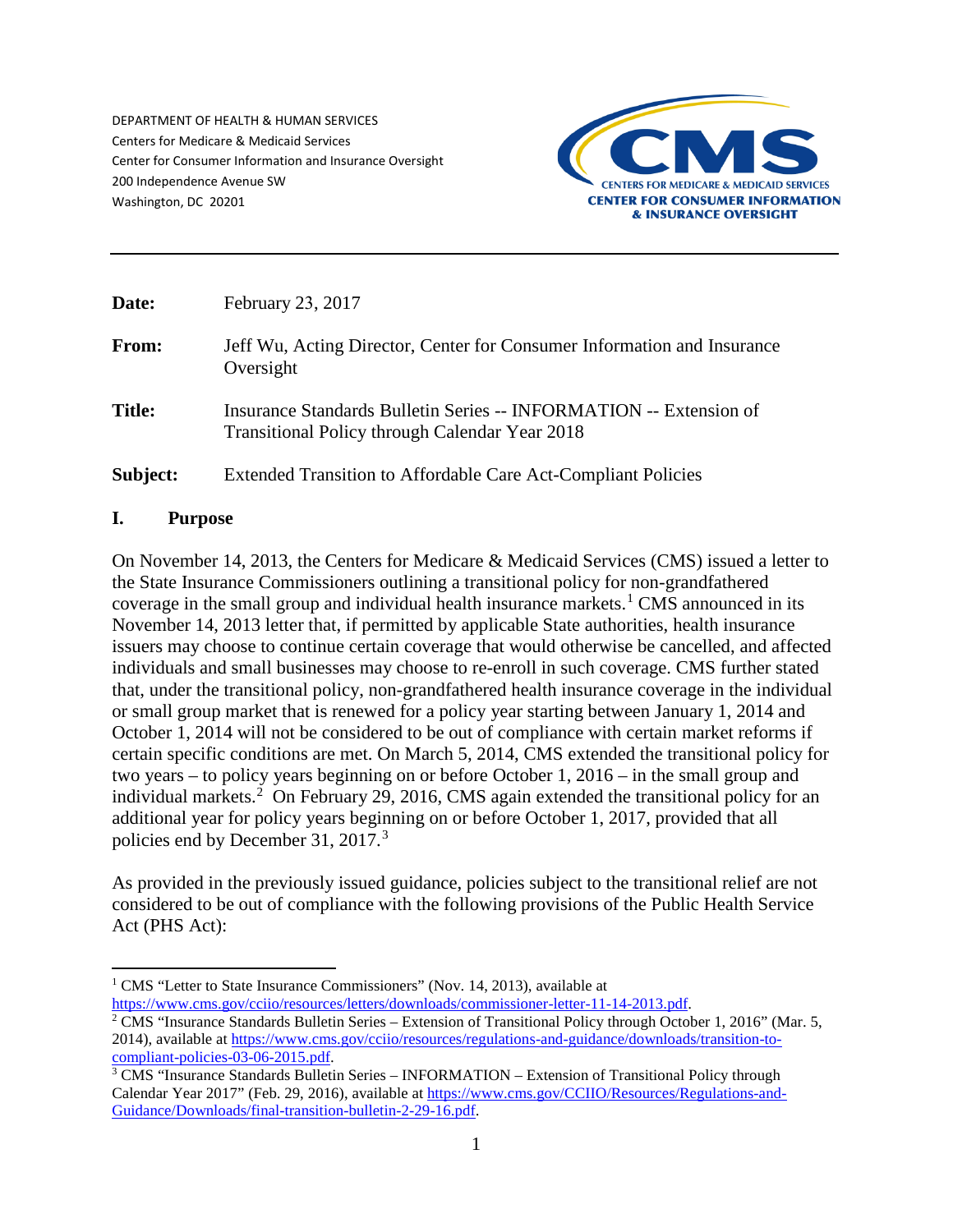- Section 2701 (relating to fair health insurance premiums);
- Section 2702 (relating to guaranteed availability of coverage);
- Section 2703 (relating to guaranteed renewability of coverage);
- Section 2704 (relating to the prohibition of pre-existing condition exclusions or other discrimination based on health status), with respect to adults, except with respect to group coverage;
- Section 2705 (relating to the prohibition of discrimination against individual participants and beneficiaries based on health status), except with respect to group coverage;<sup>[4](#page-1-0)</sup>
- Section 2706 (relating to non-discrimination in health care);
- Section 2707 (relating to comprehensive health insurance coverage);
- Section 2709, as codified at 42 U.S.C. § 300gg-8 (relating to coverage for individuals participating in approved clinical trials);

Additionally, policies subject to the transitional relief are not considered to be out of compliance with section 1312(c) of the Affordable Care Act (relating to the single risk pool requirement). As a reminder, issuers can choose to adopt some or all of these provisions in their renewed policies.

#### **II. Guidance**

l

We are committed to smoothly bringing all non-grandfathered coverage in the individual and small group markets into compliance with all applicable PHS Act sections, including those relating to single risk pools. Therefore, we will extend our transitional policy to policy years beginning on or before October 1, 2018, provided that all such policies end by December 31, 2018. Specifically, States may permit issuers that have renewed policies under the transitional policy continually since  $2014<sup>5</sup>$  $2014<sup>5</sup>$  $2014<sup>5</sup>$  to renew such coverage for a policy year starting on or before October 1, 2018; however, any policies renewed under this transitional policy must not extend past December 31, 2018. We will work with issuers and States to implement this policy, including options such as allowing policy years that are shorter (but not longer) than 12 months or early renewals with a January 1, 2018 start date. This approach will facilitate smooth transitions from transitional coverage to Affordable Care Act-compliant coverage, which requires a calendar year policy year in the individual market.

States can elect to extend the transitional policy for shorter periods than outlined above (but may not extend it beyond these periods).<sup>[6](#page-1-2)</sup> Furthermore, States may choose to adopt the extended transitional policy in the following manner:

- For both the individual and the small group markets;
- For the individual market only; or

<span id="page-1-0"></span><sup>4</sup> We note that sections 702 of the Employee Retirement Income Security Act and 9802 of the Internal Revenue Code remain applicable to group health plan coverage.

<span id="page-1-1"></span><sup>&</sup>lt;sup>5</sup> For purposes of determining whether coverage has been renewed continually, see the definition of when a product will be considered the same "product" under 45 CFR 144.103.

<span id="page-1-2"></span><sup>6</sup> Following enactment of the Protecting Affordable Coverage for Employees Act (Pub. L. 114-60), the transitional policy in the March 5, 2014 guidance for certain eligible large employers no longer applies. However, States that elect to expand the definition of small employer to 1-100 employees may, under State law authority, choose to provide transition relief to these employers, as appropriate.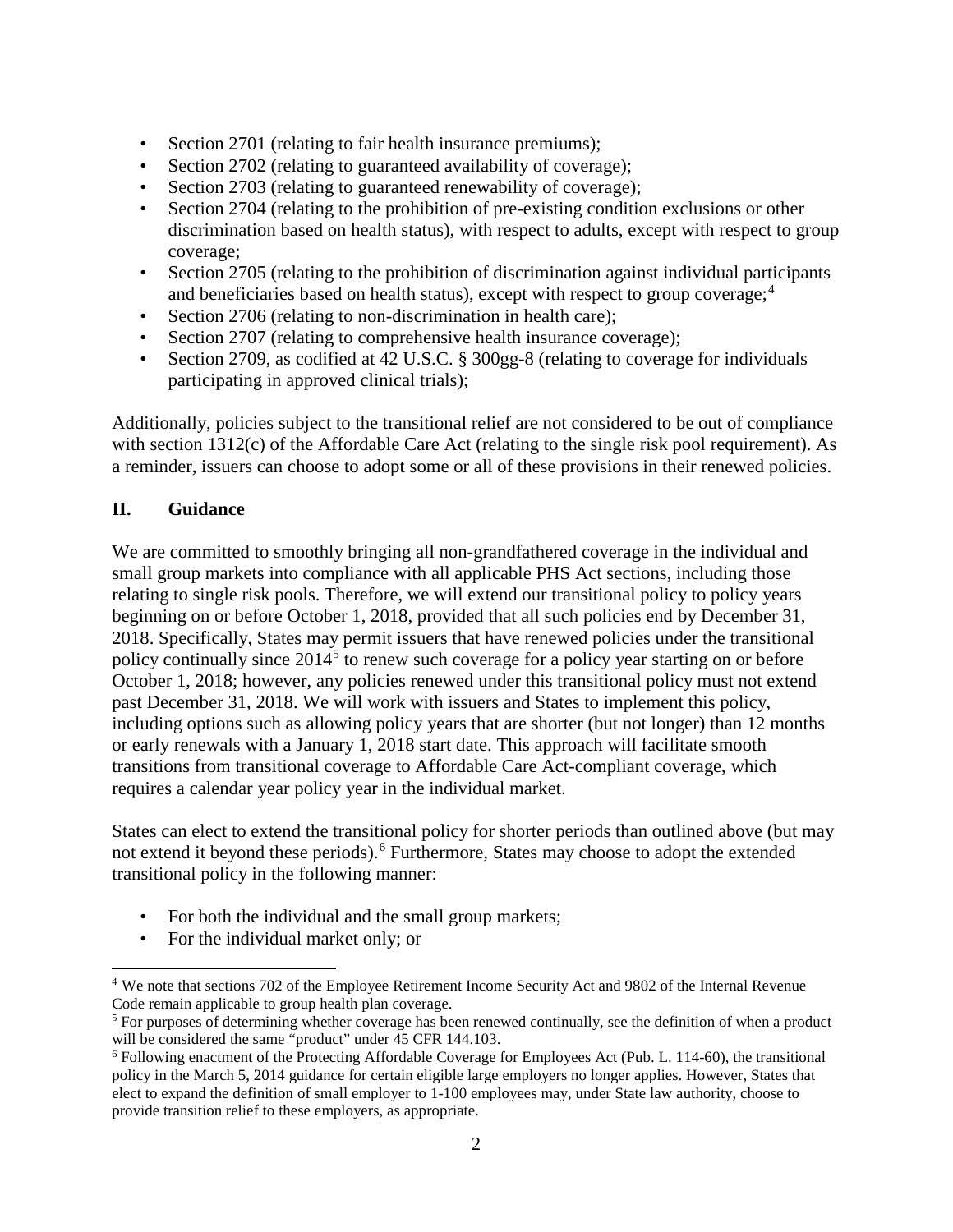• For the small group market only.

Under the extended transitional policy, health insurance coverage in the individual or small group market that meets the criteria of the extended transitional policy and associated group health plans of small businesses, as applicable, will not be considered to be out of compliance with the market reforms as specified above. Health insurance issuers that renew coverage under this extended transitional policy, must, for each policy year, provide the relevant attached notice to affected individuals and small businesses as specified in our previously issued guidance.[7](#page-2-0)

All transitional policies that have rate increases subject to review under PHS Act section 2794 should use the rules and processes for submission to States and CMS that were in place prior to April 1, 2013, and updated April 1, 2015,<sup>[8](#page-2-1)</sup> to assure compliance with PHS Act section 2794 requirements.

#### **III. Where to get more information**

l

If you have any questions regarding this guidance, please e-mail CCIIO at [marketreform@cms.hhs.gov.](mailto:marketreform@cms.hhs.gov)

<span id="page-2-0"></span> $<sup>7</sup>$  Because these are required standard notices that cannot be modified, the Paperwork Reduction Act does not apply</sup> to these notices.

<span id="page-2-1"></span><sup>8</sup> See CMS "Rate Review Justification Instructions for Transitional Policies and Student Health Plans" (April 1, 2015), available a[t https://www.cms.gov/CCIIO/Resources/Forms-Reports-and-Other-Resources/Downloads/RRJ-](https://www.cms.gov/CCIIO/Resources/Forms-Reports-and-Other-Resources/Downloads/RRJ-Instructions-Manual-20150401-Final.pdf)[Instructions-Manual-20150401-Final.pdf.](https://www.cms.gov/CCIIO/Resources/Forms-Reports-and-Other-Resources/Downloads/RRJ-Instructions-Manual-20150401-Final.pdf)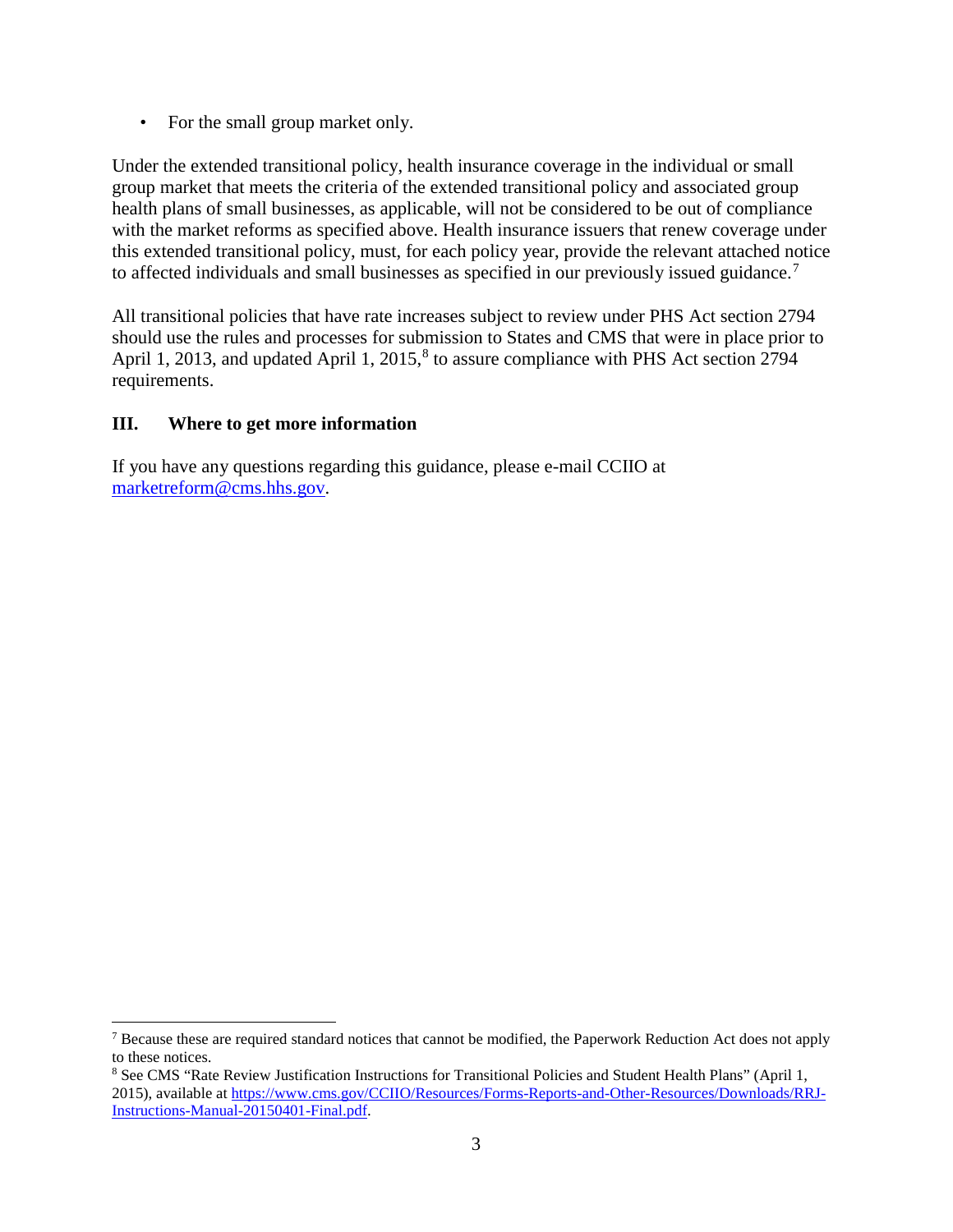### **Attachment 1**

**This notice must be used when a cancellation notice has already been sent and the issuer is providing an option to the policyholder to continue the existing coverage:** 

Dear Policyholder,

We previously notified you that your current policy is being cancelled because it does not meet the minimum standards required by the Affordable Care Act. We are now writing to inform you that, consistent with federal guidance, you may keep this coverage for the upcoming policy year.

# **How Do I Keep My Current Policy?**

To keep your current policy, please contact us.

As you think about your options, there are some things to keep in mind. If you choose to renew your current policy, it may NOT provide all of the protections of the Affordable Care Act. These include one or more of the following new protections of the Public Health Service Act (PHS Act) that were added by the health care law and took effect for coverage beginning in 2014. If you choose to renew your current policy, your coverage:

- May not meet standards for fair health insurance premiums, so you might be charged more based on factors such as gender or a pre-existing medical condition, and it might not comply with rules limiting the ability to charge older people more than younger people (PHS Act section 2701).
- May not meet standards for guaranteed availability, so it might exclude consumers based on factors such as a pre-existing medical condition (PHS Act section 2702).
- May not meet standards for guaranteed renewability (PHS Act section 2703).
- If the coverage is an individual market policy, may not meet standards related to preexisting medical conditions for adults, so it might exclude coverage for treatment of an adult's pre-existing medical condition such as diabetes or cancer (PHS Act section 2704).
- If the coverage is an individual market policy, may not meet standards related to discrimination based on health status (PHS Act section 2705).
- May not meet standards for non-discrimination with respect to health care providers (PHS Act section 2706).
- May not cover essential health benefits or limit annual out-of-pocket spending, so it might not cover benefits such as prescription drugs or maternity care, or might have unlimited cost-sharing (PHS Act section 2707).
- May not meet standards for participation in clinical trials, so you might not have coverage for services related to a clinical trial for a life-threatening or other serious disease (PHS Act section 2709).

# **How Do I Choose A Different Policy?**

You have options for getting quality health insurance. [You may shop in the Health Insurance Marketplace, where all policies meet certain standards to help guarantee health care security, and no one who is qualified to purchase coverage through the Marketplace can be turned away or charged more because of a pre-existing medical condition. The Marketplace allows you to choose a private policy that fits your budget and health care needs. You may qualify for tax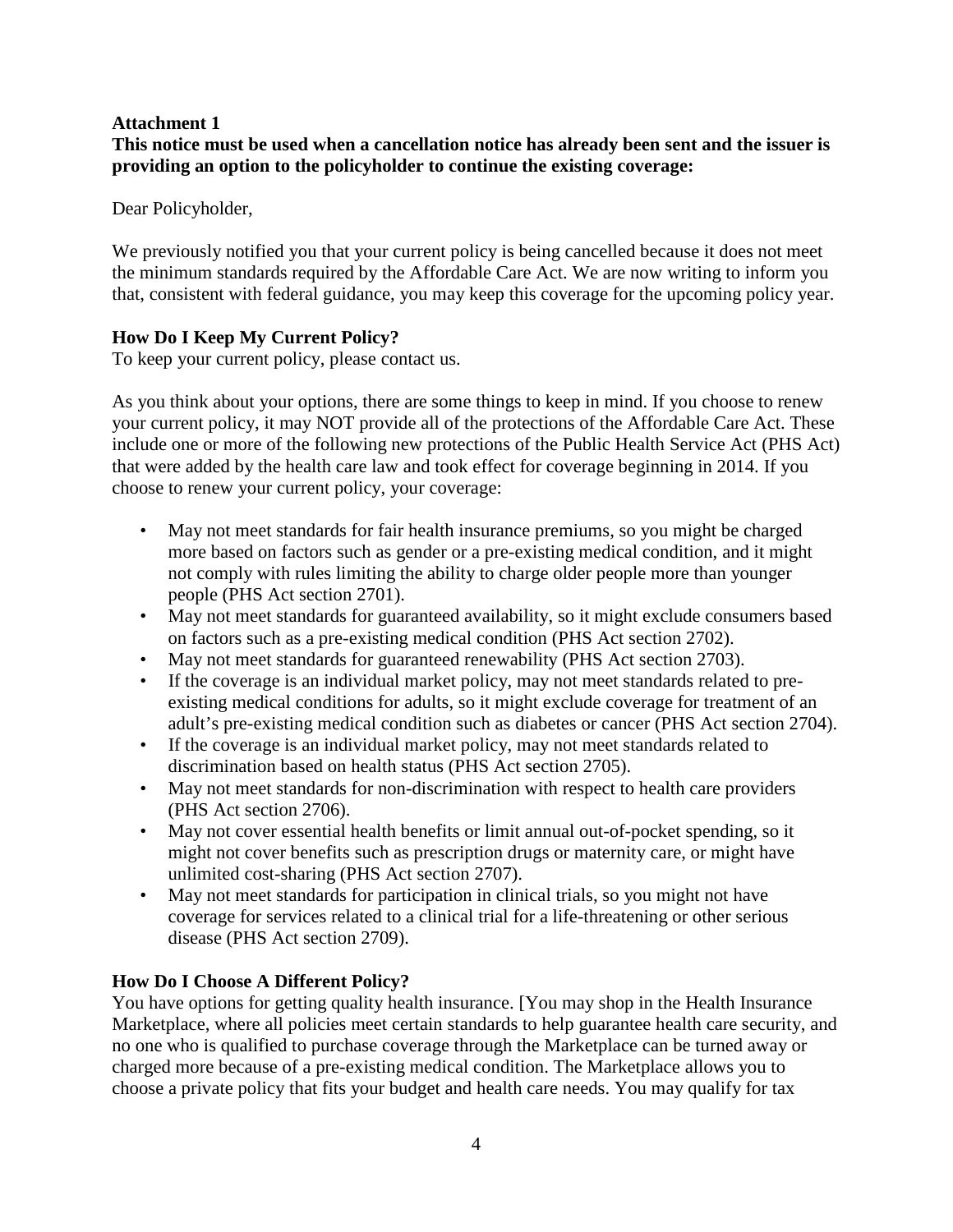credits or other federal financial assistance to help you afford health insurance coverage purchased through the Marketplace. $]$ <sup>[9](#page-4-0)</sup>

[You can also get new health insurance outside the Marketplace.] All new policies guarantee certain protections, such as your ability to buy a policy even if you have a pre-existing medical condition. [However, federal financial assistance is not available outside the Marketplace.]

You should review your options as soon as possible, because you may have to buy your coverage within a limited time period.

#### **How Can I Learn More?**

 $\overline{a}$ 

To learn more about the Health Insurance Marketplace and protections under the health care law, visit HealthCare.gov or call 1-800-318-2596 **or TTY: 1-855-889-4325.** 

If you have questions, please contact us.

<span id="page-4-0"></span><sup>&</sup>lt;sup>9</sup> The bracketed language does not apply to the U.S. territories that do not have a Marketplace.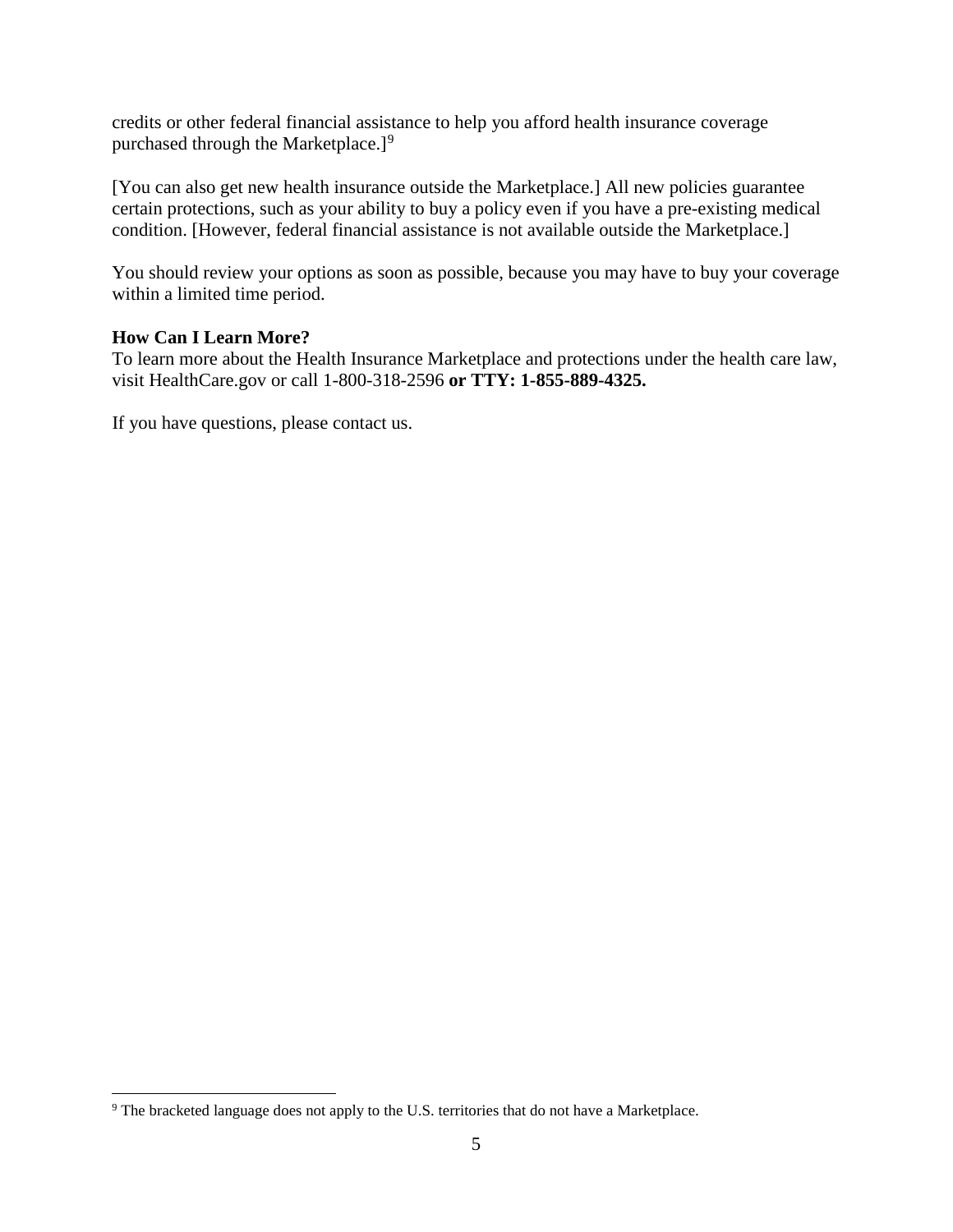# **Attachment 2**

**This notice must be used when a cancellation notice has not yet been sent and the issuer is providing an option to the policyholder to continue the existing coverage:** 

Dear Policyholder,

We are writing to inform you that, consistent with federal guidance, you may keep your existing coverage for the upcoming policy year.

# **How Do I Keep My Current Policy?**

To keep your current policy, please contact us.

As you think about your options, there are some things to keep in mind. If you choose to renew your current policy, it may NOT provide all of the protections of the Affordable Care Act. These include one or more of the following new protections of the Public Health Service Act (PHS Act) that were added by the health care law and took effect for coverage beginning in 2014. If you choose to renew your current policy, your coverage:

- May not meet standards for fair health insurance premiums, so you might be charged more based on factors such as gender or a pre-existing medical condition, and it might not comply with rules limiting the ability to charge older people more than younger people (PHS Act section 2701).
- May not meet standards for guaranteed availability, so it might exclude consumers based on factors such as a pre-existing medical condition (PHS Act section 2702).
- May not meet standards for guaranteed renewability (PHS Act section 2703).
- If the coverage is an individual market policy, may not meet standards related to preexisting medical conditions for adults, so it might exclude coverage for treatment of an adult's pre-existing medical condition such as diabetes or cancer (PHS Act section 2704).
- If the coverage is an individual market policy, may not meet standards related to discrimination based on health status (PHS Act section 2705).
- May not meet standards for non-discrimination with respect to health care providers (PHS Act section 2706).
- May not cover essential health benefits or limit annual out-of-pocket spending, so it might not cover benefits such as prescription drugs or maternity care, or might have unlimited cost sharing (PHS Act section 2707).
- May not meet standards for participation in clinical trials, so you might not have coverage for services related to a clinical trial for a life-threatening or other serious disease (PHS Act section 2709).

# **How Do I Choose A Different Policy?**

You have options for getting quality health insurance. [You may shop in the Health Insurance Marketplace, where all policies meet certain standards to help guarantee health care security, and no one who is qualified to purchase coverage through the Marketplace can be turned away or charged more because of a pre-existing medical condition. The Marketplace allows you to choose a private policy that fits your budget and health care needs. You may qualify for tax